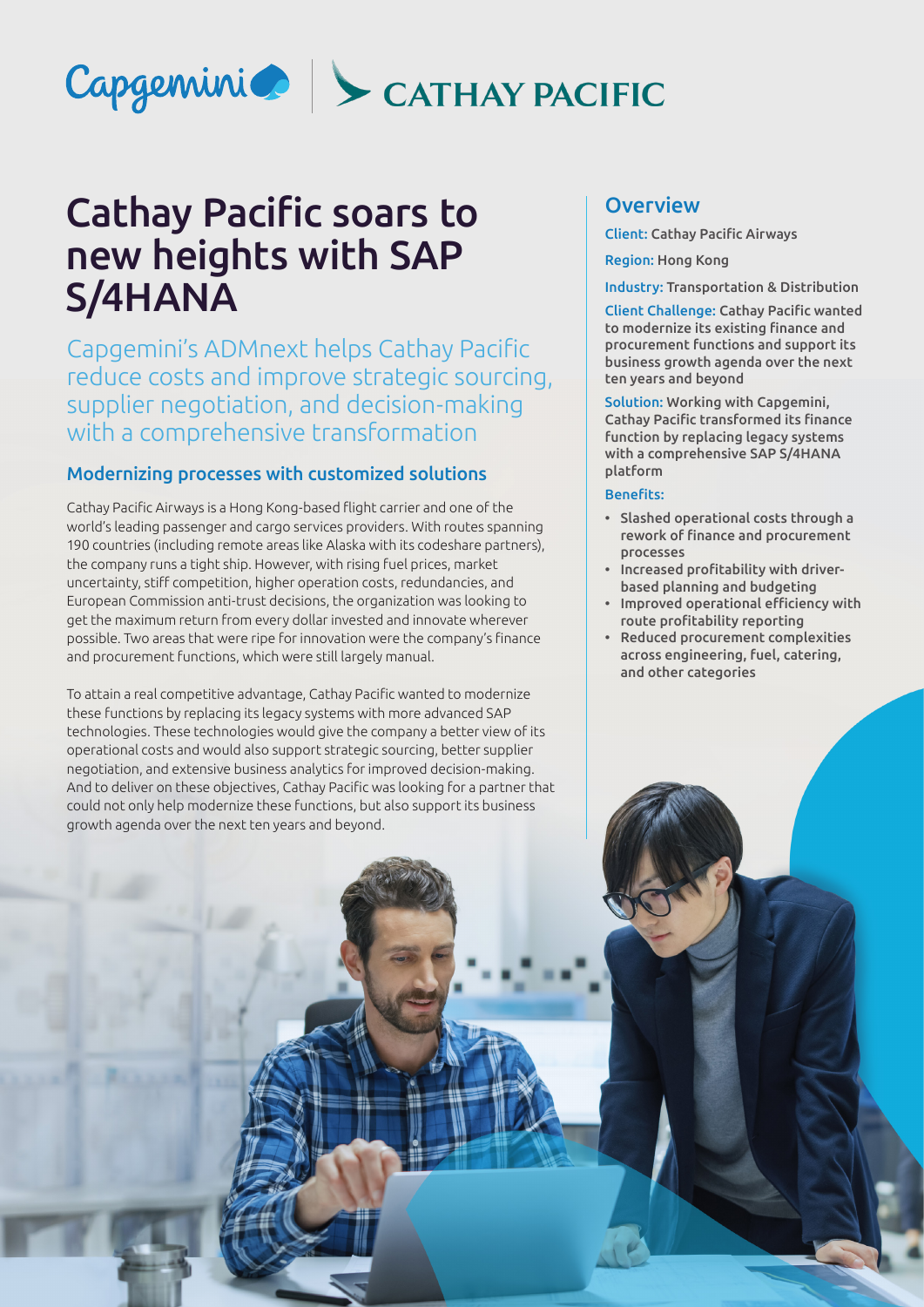## Taking SAP transformation to new heights with Capgemini and Horizon

To solve these issues, the company turned to Capgemini – and launched a collaborative project dubbed Horizon8. Since implementation of this project, incident counts were reduced from 1,000 a month to 200.

To expand upon this success with the Horizon8 project, the delivery team began utilizing everything that Capgemini has to offer and worked with Cathay Pacific to completely revamp existing finance and procurement functions globally. This resulted in the implementation of a large suite of SAP modules across three tracks:

- Flight-to-Settle,
- Finance-to-Manage,
- Budget-to-Monitor.

Flight-to-Settle incorporates a new SAP Flight Order application that helps Cathay Pacific with cost collection and flight profitability analysis. Finance-to-Manage covers payment processing, the general ledger, project systems, and asset management. Meanwhile Budget-to-Monitor enables driver-based planning and budgeting, as well as allocation of indirect operating costs.

This suite of integrated solutions will help Cathay Pacific to drive transparent information, automate transaction processing, and provide real-time information for better decision-making. Matching the figures with SAP S/4HANA, Cathay Pacific will get a better view of its direct and indirect expenditures, helping it to reduce its operational costs. The company can also manage the differences in procurement across direct operating costs and various categories of indirect costs. In addition to these four tracks, Cathay Pacific has begun working with the Capgemini ADMnext delivery team to upgrade from S4/HANA 1511 to S4/HANA 1809, along with migrating its SAP infrastructure to Microsoft Azure public cloud platform.

#### Flight order solutions to meet business demands

Sie R

Cathay Pacific was also confronted with performance issues in the form of 24-hour wait times for invoices and heavy invoices containing over 4,000 items. To solve this, the company was looking for detailed analysis of flight profitability and route planning, so the project team began building a program that would do just this – splitting up invoices with over 1,000 items. This program also enabled the collection of costs per flight for invoice processing and analysis. This essentially resolved invoice processing performance issues, as revenue contribution and analysis can now be done by route, region, business line, aircraft type, and flight class.